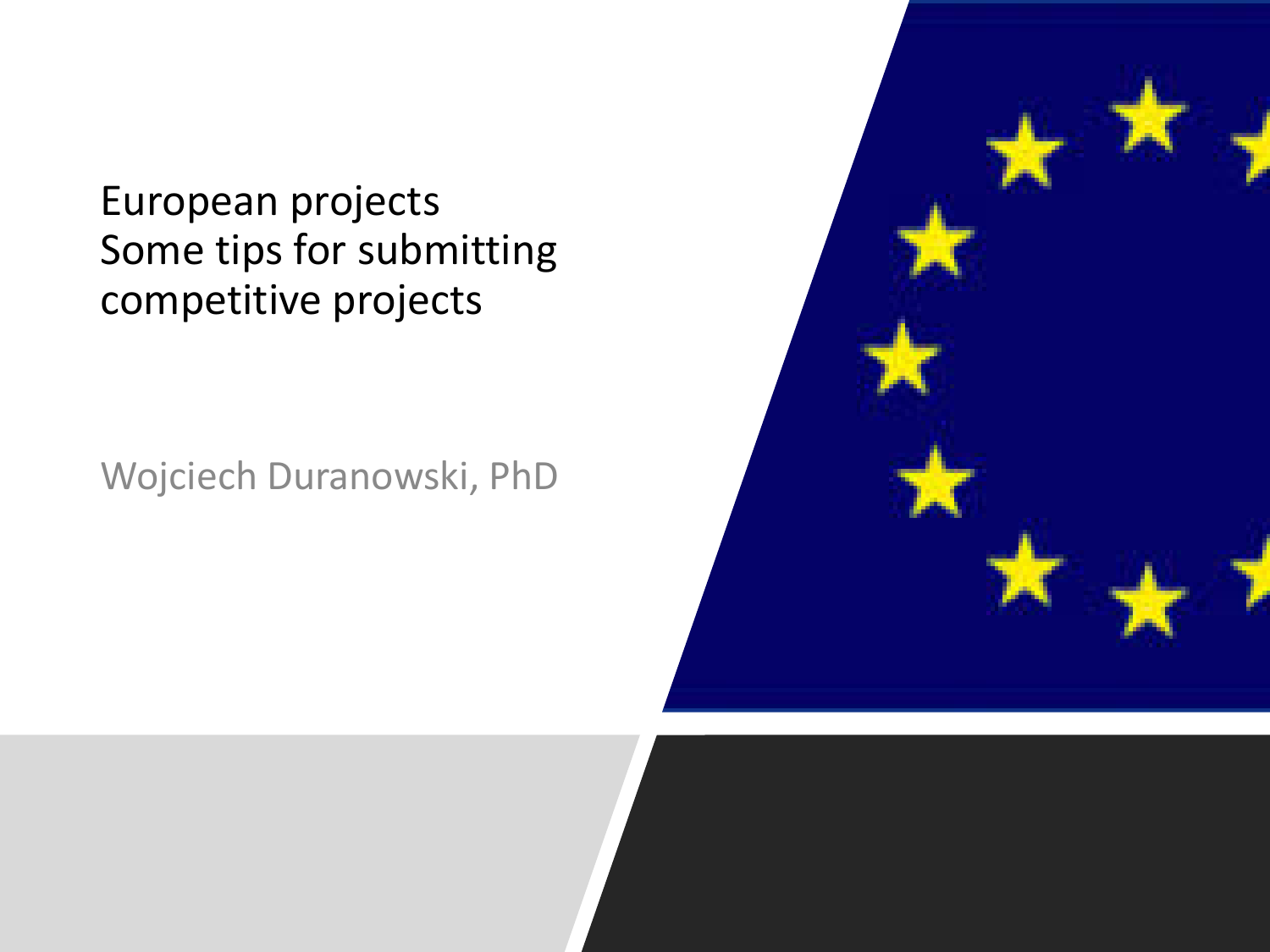There are many types of European projects.

Here, we focus on

- Erasmus + Strategic Partnerships

since we collected experience and some successes with them

Total I co-wrote 5 funded SP projects in years 2019-2020 where the partner is from Ukraine.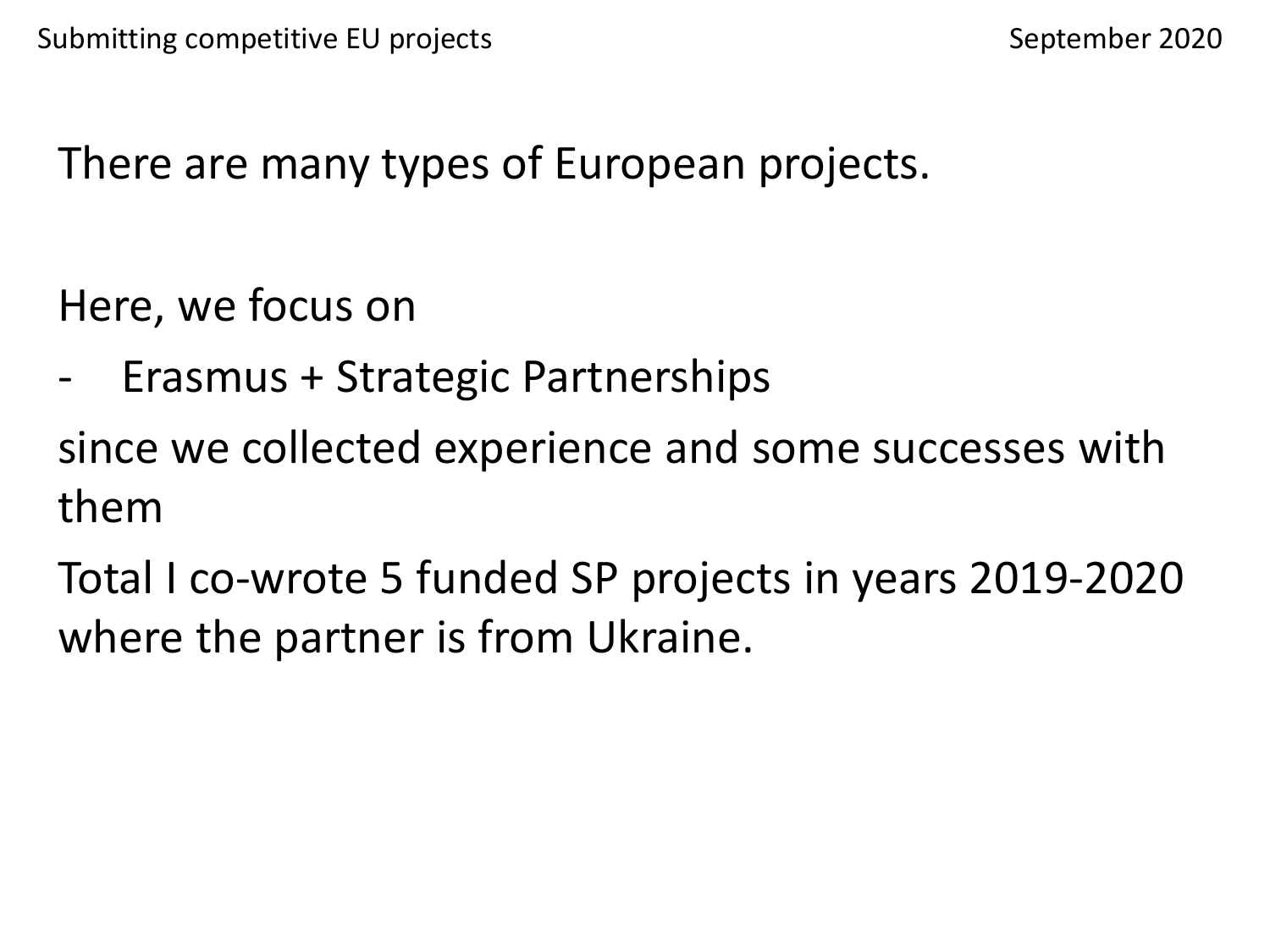For example our SSU (written together with Svitlana Tarasenko, PhD) project GAMEON took first place in Polish NA in KA205 (May submission) with 97.5 out of 100 points. Around 100 proposals were submitted for this call.

| M Gmail - Pd: realizacja krotkich film X |                | N Logowanie                                                                                                                         | $\times$                                                                                         | <b>1</b> Facebook                    | $\times$                         |                 | + E-Komunikat_KA205_2020_R2_Dc x + |                |                            | $ -0 $<br>$\mathbf{x}$   |
|------------------------------------------|----------------|-------------------------------------------------------------------------------------------------------------------------------------|--------------------------------------------------------------------------------------------------|--------------------------------------|----------------------------------|-----------------|------------------------------------|----------------|----------------------------|--------------------------|
| C<br>$\leftarrow$                        |                | erasmusplus.org.pl/wp-content/uploads/2018/12/E-Komunikat_KA205_2020_R2_Dobre_praktyki.pdf                                          |                                                                                                  |                                      |                                  |                 |                                    |                |                            |                          |
|                                          |                | E-Komunikat_KA205_2020_R2_Dobre_praktyki.pdf                                                                                        |                                                                                                  |                                      | 2/5                              |                 |                                    |                |                            | $\mathcal{C}$<br>ē       |
|                                          |                |                                                                                                                                     |                                                                                                  |                                      |                                  |                 |                                    |                |                            |                          |
|                                          | Lp.            | <b>Komunikat</b><br>Narodowej Agencji Programu Erasmus+<br>Partnerstwa Strategiczne na rzecz wymiany dobrych praktyk<br>Nr projektu | <b>Tytuł projektu</b>                                                                            | <b>Nazwa</b><br>Wnioskodawcy         | <b>Ulica</b>                     | Kod<br>pocztowy | <b>Miasto</b>                      | <b>Decyzja</b> | Przyznane<br>dofinasowanie |                          |
|                                          | $\mathbf{1}$   | 2020-2-PL01-KA205-082892                                                                                                            | <b>GAMEON - The</b><br>Introduction<br>Journey to the<br>Game<br>Development for<br><b>NEETs</b> | <b>FUNDACJA EDUVIBES</b>             | Adama<br>Mickiewicza<br>28/30/52 | 96-100          | Skierniewice                       | Zatwierdzony   | 57 730,00€                 |                          |
|                                          | $\overline{2}$ | 2020-2-PL01-KA205-082960                                                                                                            | Analyse and think<br>critically: media<br>literacy for youth                                     | Fundacja "Białoruski<br>Dom"         | Wiejska 13/3                     | 00-480          | Warszawa                           | Zatwierdzony   | 89 856,00€                 | $\frac{4}{3}\frac{6}{r}$ |
|                                          | 3              | 2020-2-PL01-KA205-082915                                                                                                            | The C                                                                                            | Fundacja<br>Innowacyjnej<br>Edukacji | Spółdzielców<br>39/100           | 43-300          | Bielsko-Biała                      | Zatwierdzony   | 101 680,00€                | $(+)$                    |
|                                          | 4              | 2020-2-PL01-KA205-082790                                                                                                            | <b>Media Literacy</b><br><b>Explorers</b>                                                        | Warszawska Izba<br>Gospodarcza       | Trebacka 4/314                   | 00-074          | Warszawa                           | Zatwierdzony   | 46 055,00€                 |                          |
|                                          | 5              | 2020-2-PL01-KA205-082933                                                                                                            | Europa tysiąca<br>kultur                                                                         | Młodzi aktywni                       | Szturmowskiego                   | 83-200          | Starogard<br>Gdański               | Zatwierdzony   | 46 161,00€                 |                          |

 $\boxed{\varphi}$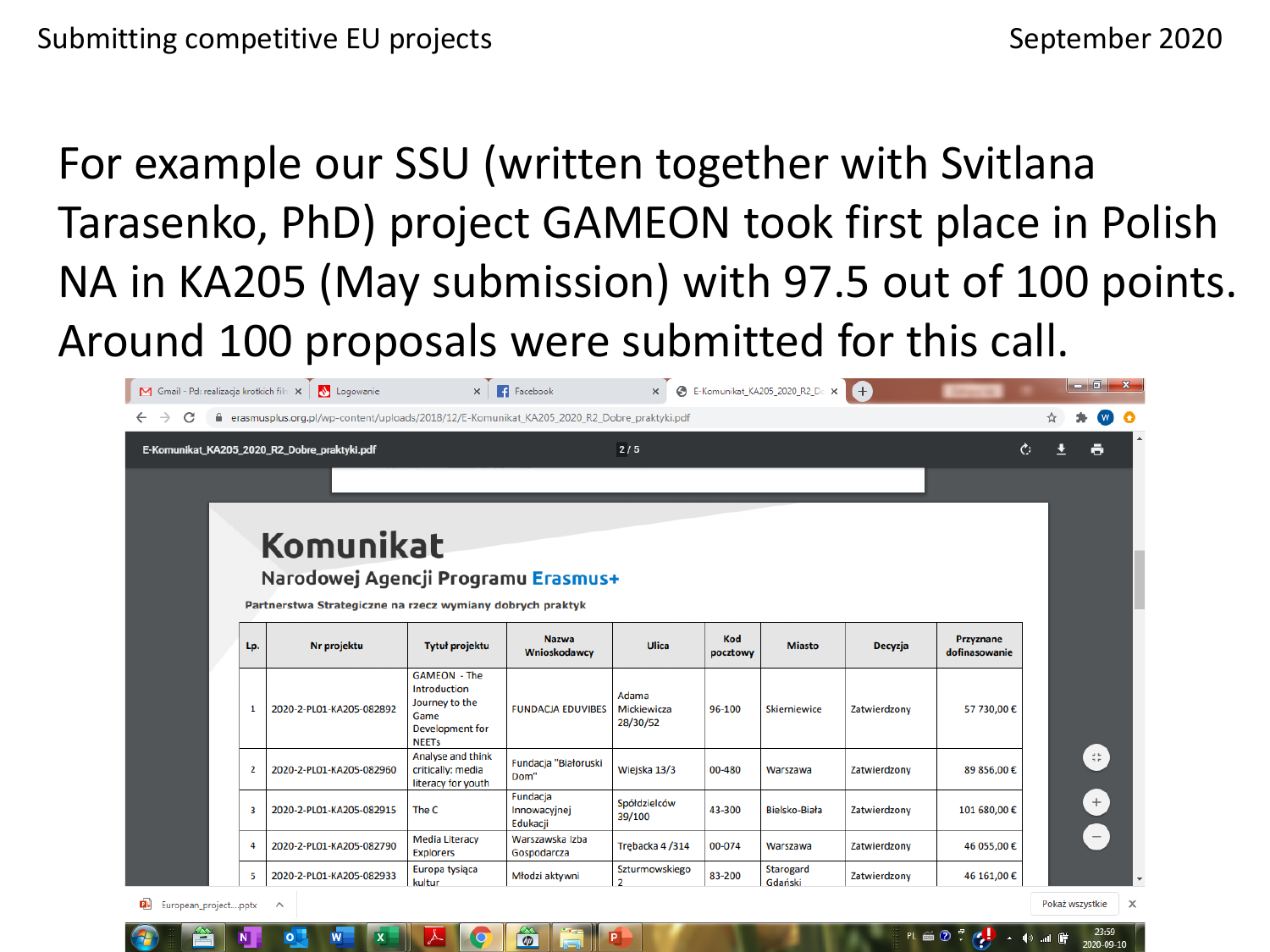#### Premise

#### The competition in European projects is very severe.



The percentage of funded proposals is very low: from 2 to 5% of the projects submitted in Horizon 2020.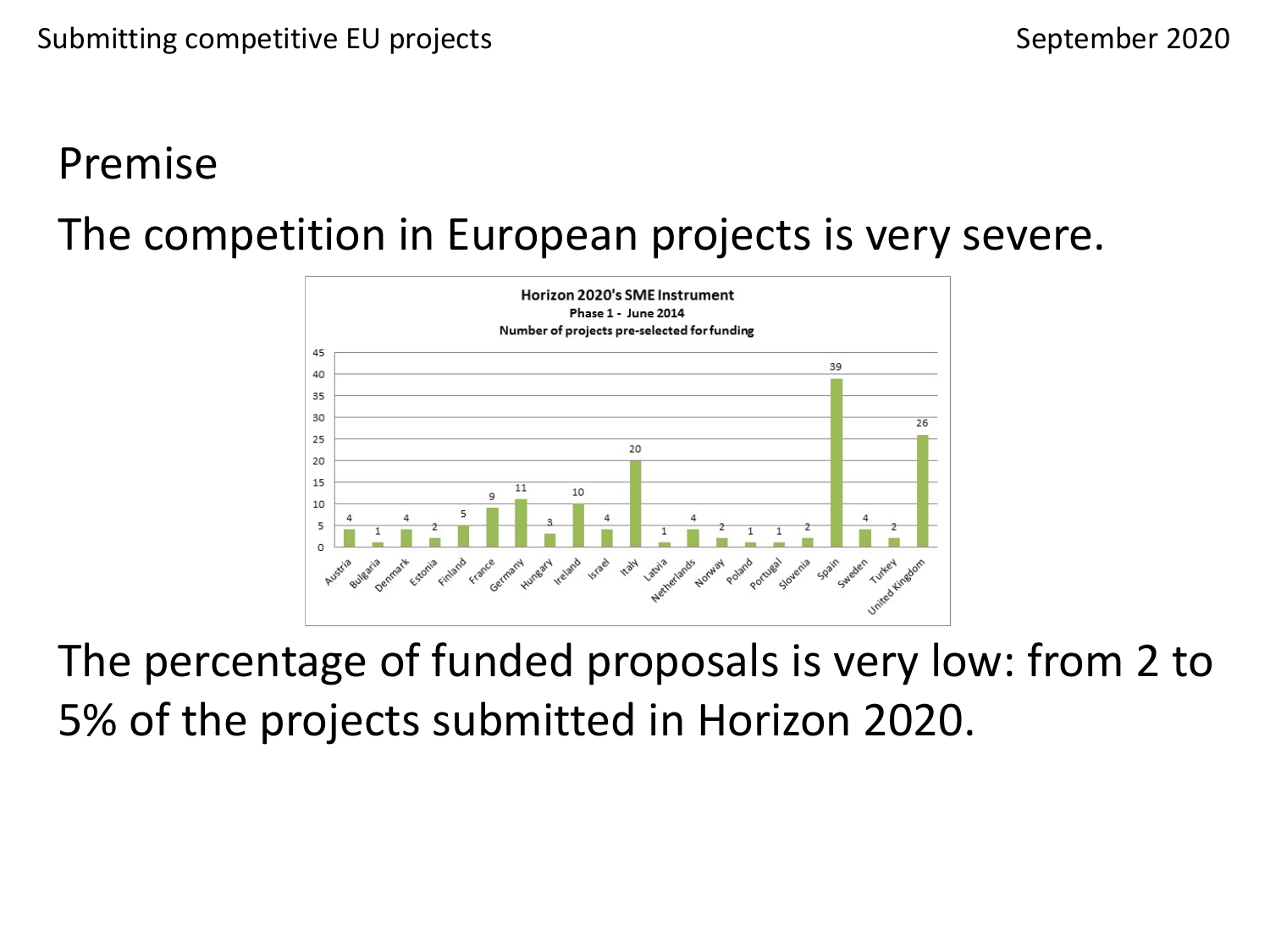#### Premise

In Erasmus Plus it is more chaotic and hard to predict.

|     | erasmusplus.org.pl           |                                                                                       | Fundacia Dzieła Kolpinga W Polsce                 | 31-436 Kraków                                               | 79 950.00  | zatwierdzony |  |  |
|-----|------------------------------|---------------------------------------------------------------------------------------|---------------------------------------------------|-------------------------------------------------------------|------------|--------------|--|--|
| 26. | 065689                       | Adult Social Inclusion in a Digital Environment                                       | Fundacia Instytut Badan i Innowacii<br>w Edukacji | ul. Czecha nr 13, lok. 65<br>42-224 Częstochowa             | 46 020,00  | zatwierdzony |  |  |
| 27. | 2019-1-PL01-KA204-<br>065528 | Digital inclusion of adults - let's learn from<br>examples of good practices          | Fundacja Edukacja i Media                         | ul. Rynek 7/2<br><b>44-100 Gliwice</b>                      | 55 240,00  | zatwierdzony |  |  |
| 28  | 2019-1-PL01-KA204-<br>065508 | <b>IMPROV</b> e English                                                               | Fundacia Youth ACT                                | ul. Konstytucji 3 Maja 7<br>75-820 Koszalin                 | 92 128.00  | zatwierdzony |  |  |
| 29. | 2019-1-PL01-KA204-<br>065798 | Złota jesień seniorów                                                                 | Stowarzyszenie Seniorzy dla<br>Chorzowa i Śląska  | ul. Kolejowa 1/1<br>41-503 Chorzów                          | 101 180,00 | zatwierdzony |  |  |
| 30. | 2019-1-PL01-KA204-<br>065376 | Migranci - oprowadzanie po domu                                                       | 'Obywatele Wspólnej Europy"                       | ul. Andromedy 20/5<br>44-100 Gliwice                        | 42 250,00  | zatwierdzony |  |  |
| 31  | 2019-1-PL01-KA204-<br>065588 | Teatr w walce z wirtualnymi zagrożeniami                                              | Fundacja GAMA                                     | ul. Gen. Nikodema Sulika 1<br>16-200 Dabrowa<br>Białostocka | 55 570.00  | zatwierdzony |  |  |
|     |                              |                                                                                       |                                                   |                                                             |            |              |  |  |
| 32  | 2019-1-PL01-KA204-<br>065793 | How to teach - how to learn. Learning skills and<br>teaching methods of older people. | Stowarzyszenie Strefa Spotkań<br>Strona 11 z 12   | ul. 1 Sierpnia 9<br>37-450 Stalowa Wola                     | 78 415,00  | zatwierdzony |  |  |
|     | Komunikat                    |                                                                                       |                                                   |                                                             |            |              |  |  |
|     |                              | Narodowej Agencji Programu Erasmus+                                                   |                                                   |                                                             |            |              |  |  |
| 33. | 2019-1-PL01-KA204-<br>065122 | "Umleć się spotkać"                                                                   | Centrum Kultury Wrocław Zachód                    | ul. Chociebuska 4-6<br>54-433 Wrocław                       | 56 300.00  | zatwierdzony |  |  |
| 34  | 2019-1-PL01-KA204-<br>065773 | Akademia Edukatora Osób Doroslych                                                     | Fundacja "Małopolska tzba<br>Samorządowa"         | al. Daszyńskiego 16<br>31-534 Kraków                        | 0.00       | odrzucony    |  |  |
| 35. | 2019-1-PL01-KA204-<br>065594 | The story of us - the story of Europe                                                 | Fundacja "Hagia Marina"                           | ul. Dywizionu 303 nr 161A<br>lok. 25<br>01-470 Warszawa     | 0,00       | odrzucony    |  |  |

For example in the above Strategic Partnership Exchange of Good Practice Adult Education (NA: Poland) call in 2019 in total 33 out of 36 projects got financing (ca. 92%). Budgets up to 120 000 EUR.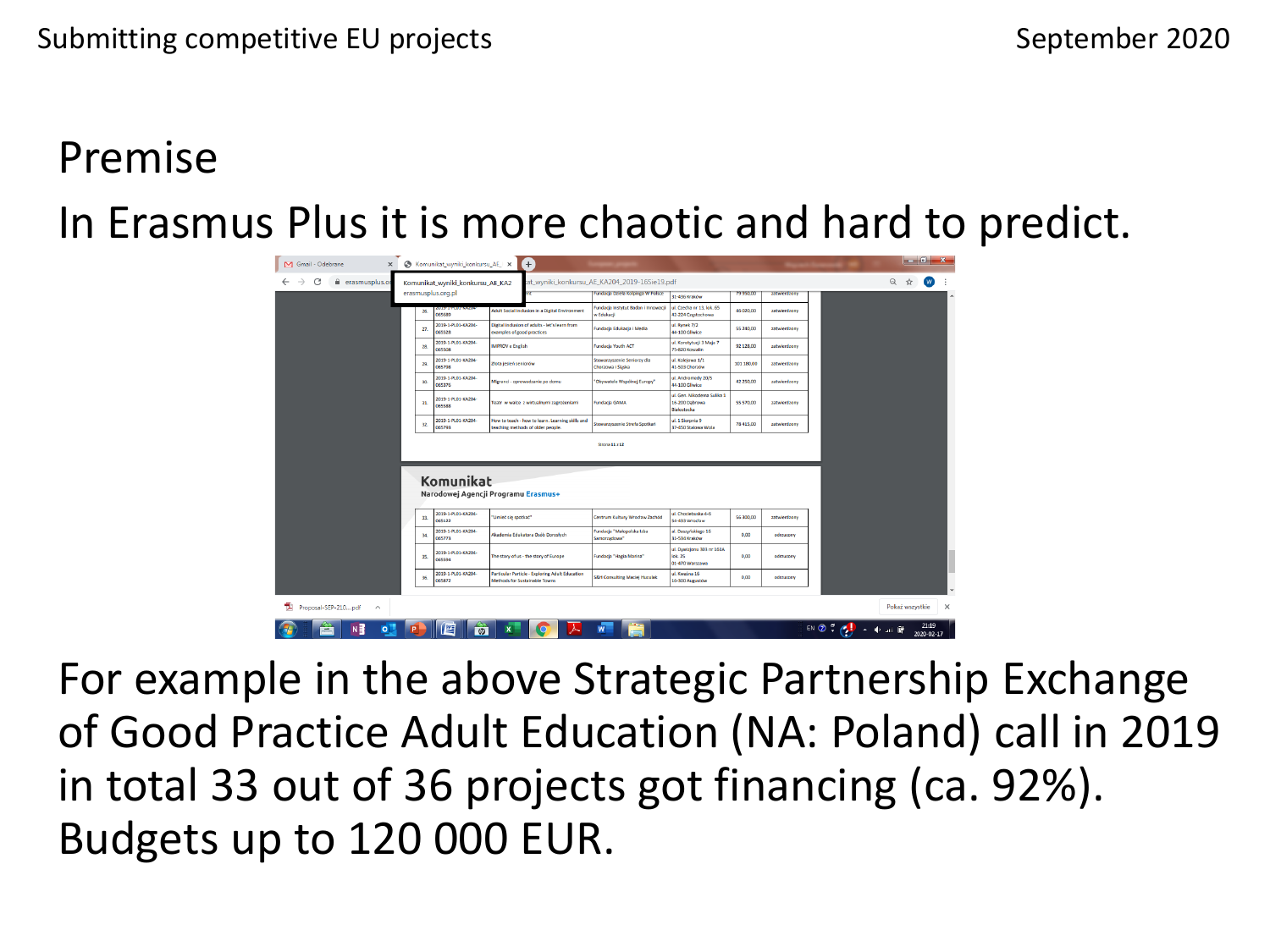#### Premise

Typically, depending on call success ration in Erasmus Plus is between 10% to 30%.

But it is not unusual if it reaches 50% or 70% of projects which got financing. Sometimes it can be however lower than 5 %.

But… you will never know it before submission.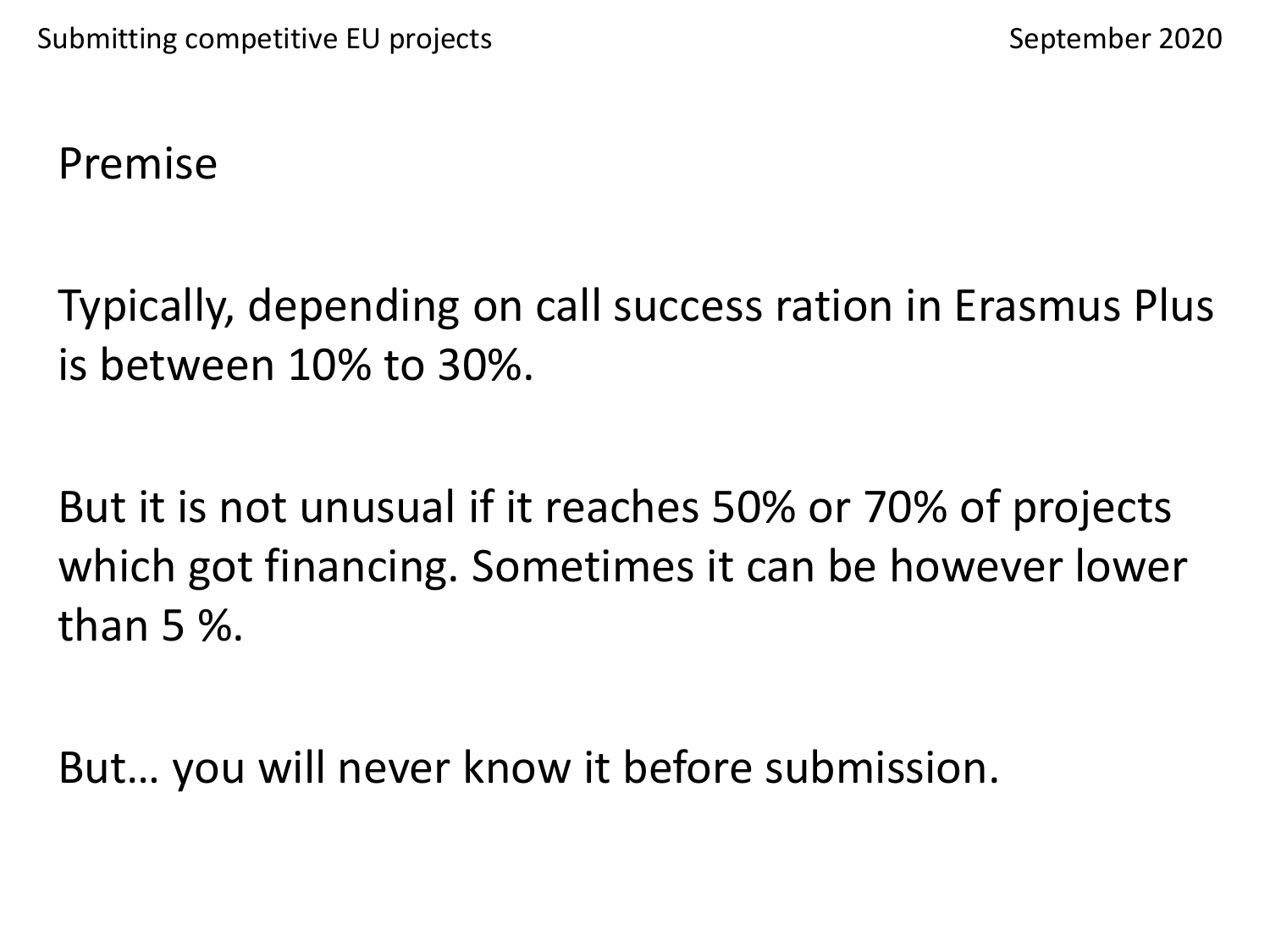To produce a competitive proposal, it is necessary to have:

- A good idea
- A good partner Consortium
- A good project design (activities definition, partner roles, etc.)
- An excellent presentation of the project

# And

# **The fortune of meeting the right evaluators!**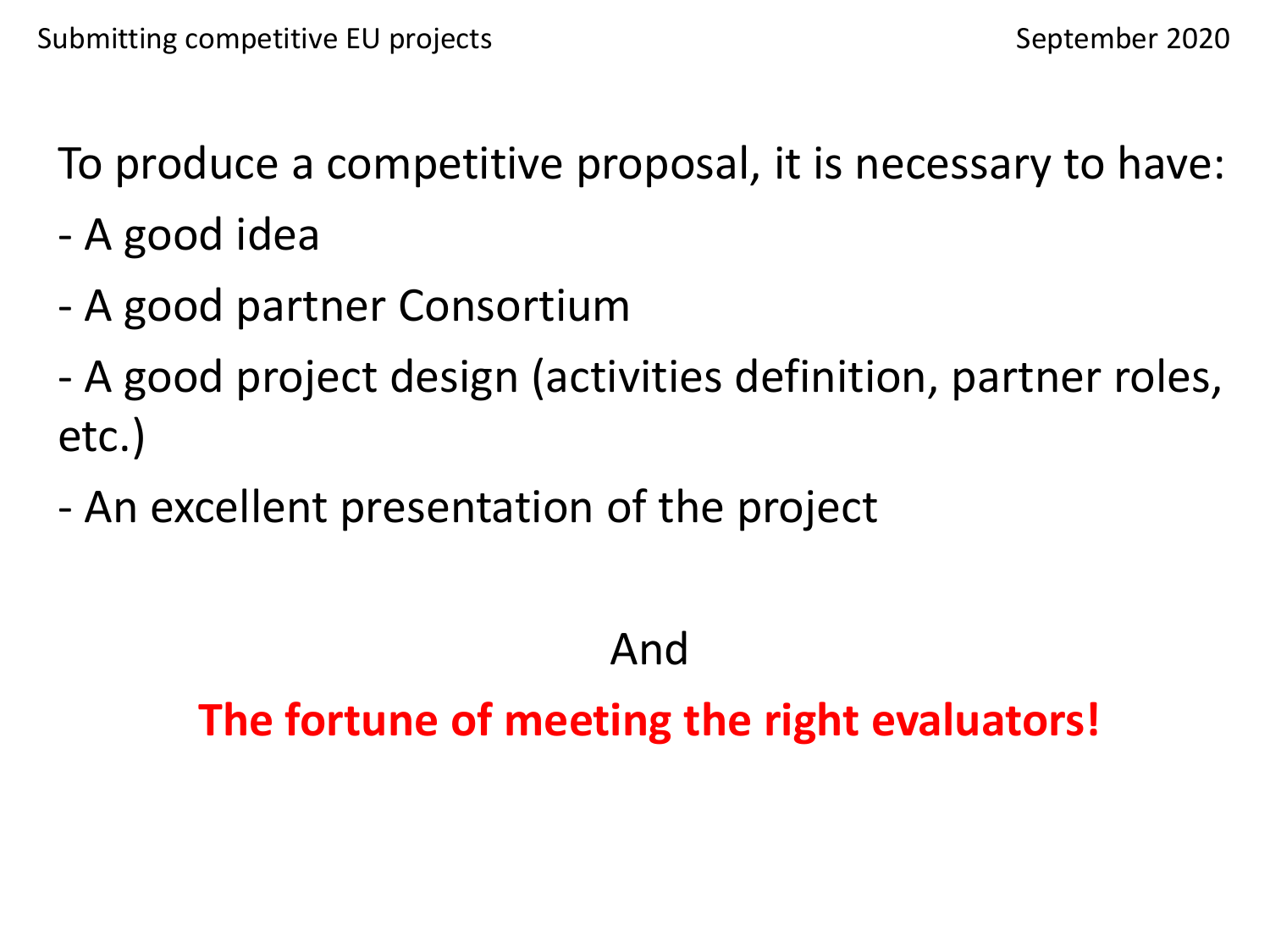# **In my opinion the most important for the project is the idea. It has to be innovative and should tackle important problem.**

# **Innovation should be based on current research trends in the society and economics (not own creativity)**

**Even very-well technically written project with outdated and not well-researched idea has low chance of winning.**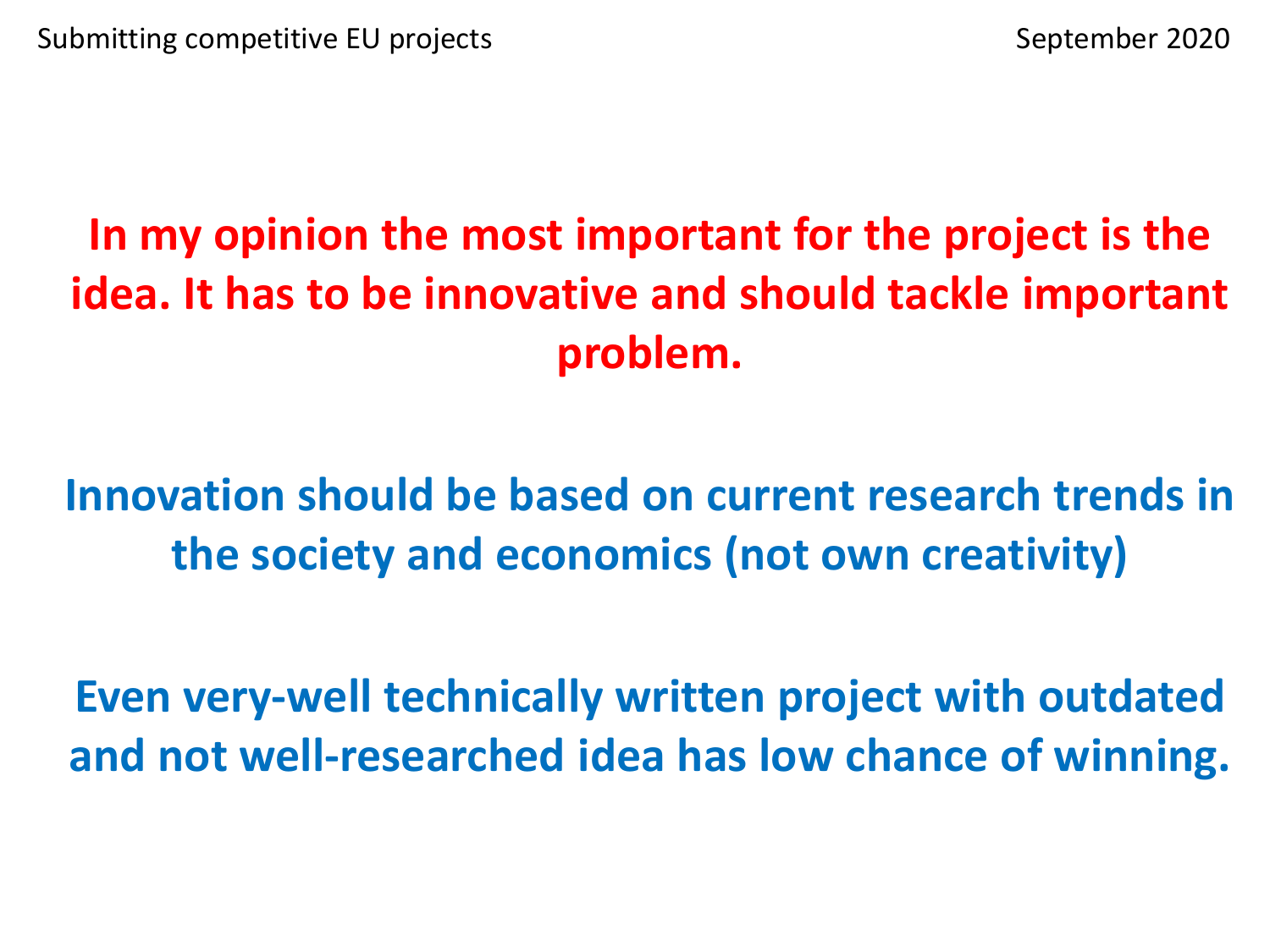### **Evaluators**

They represent the greatest unknown.

### **Problems:**

- Often, they do not understand your project (lack of expertise in the field)
- Sometimes they do not share your scientific methodological approach
- Usually, they read projects quickly

But we should not be too concerned about them. Focus should be on the quality work on our idea.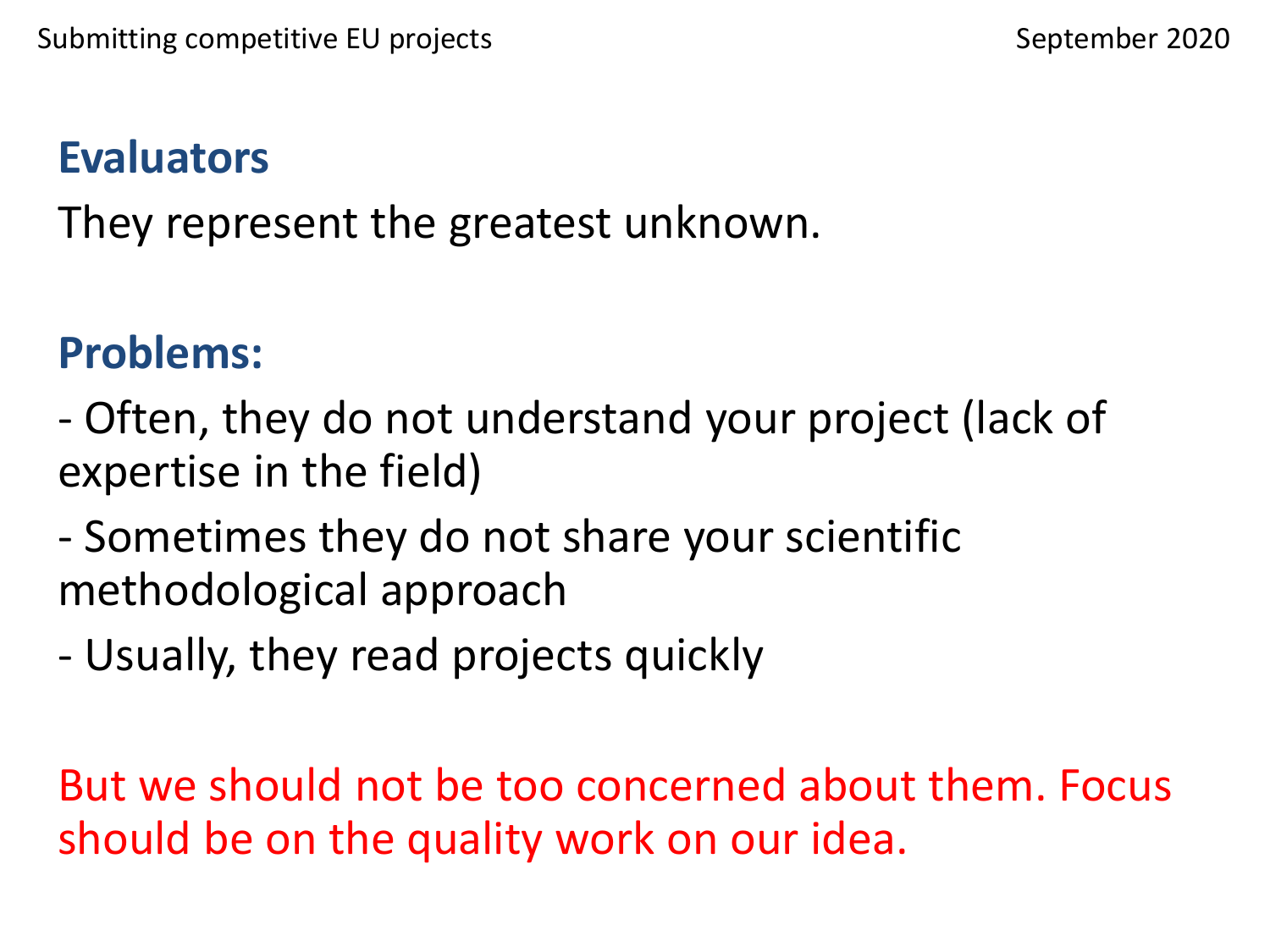# **Evaluators**

- Project evaluation is valid only once and it is **expert opinion ;**
- **Each expert has own opinion and approach** and therefore resubmitting corrected project does not guarantee success;
- There is no re-appeal to expert opinions and no sense to question them;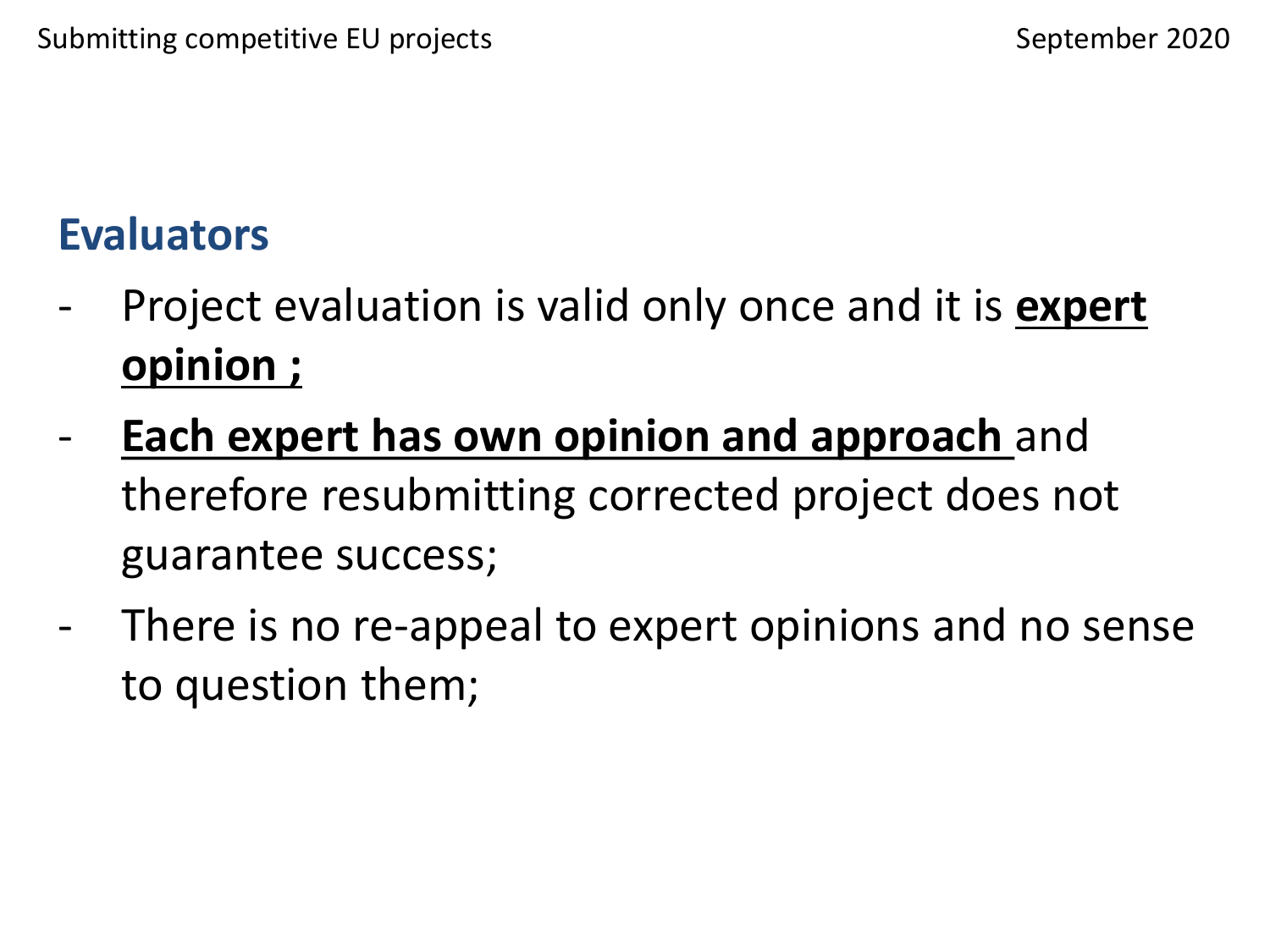## **Tips to get a good evaluation**

Avoid misunderstandings:

- Expose your ideas with the greatest clarity
- Be concrete
- Be concise

**Use attachments to provide more details.**

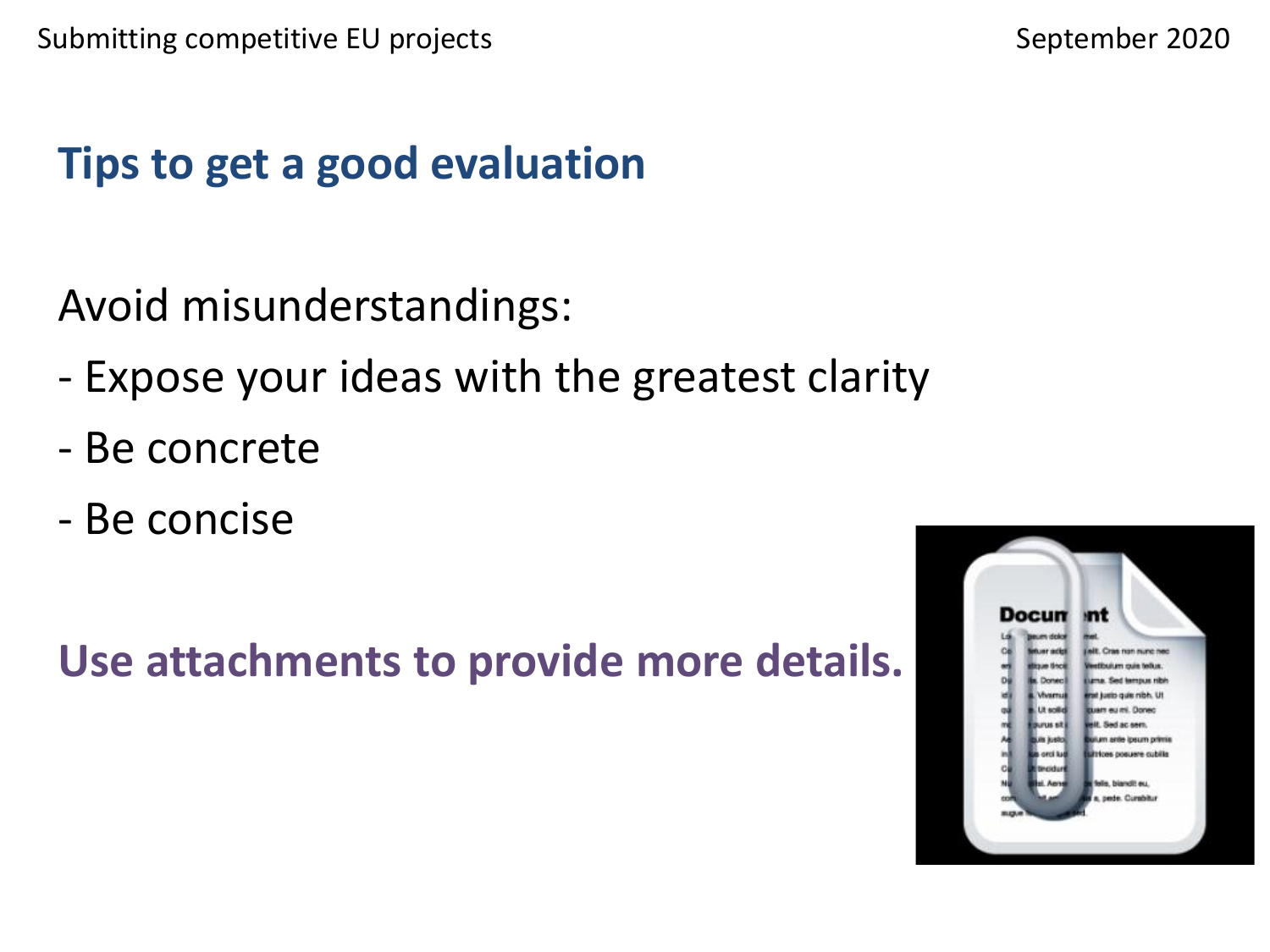### **The question of the choice of the project idea**

- This is the crucial issue.
- The project idea must be:
- concrete
- Fall within priorities
- Justify an international effort

**It is very important to show that the project goal cannot be achieved by national efforts, but its achievement requires an international effort.**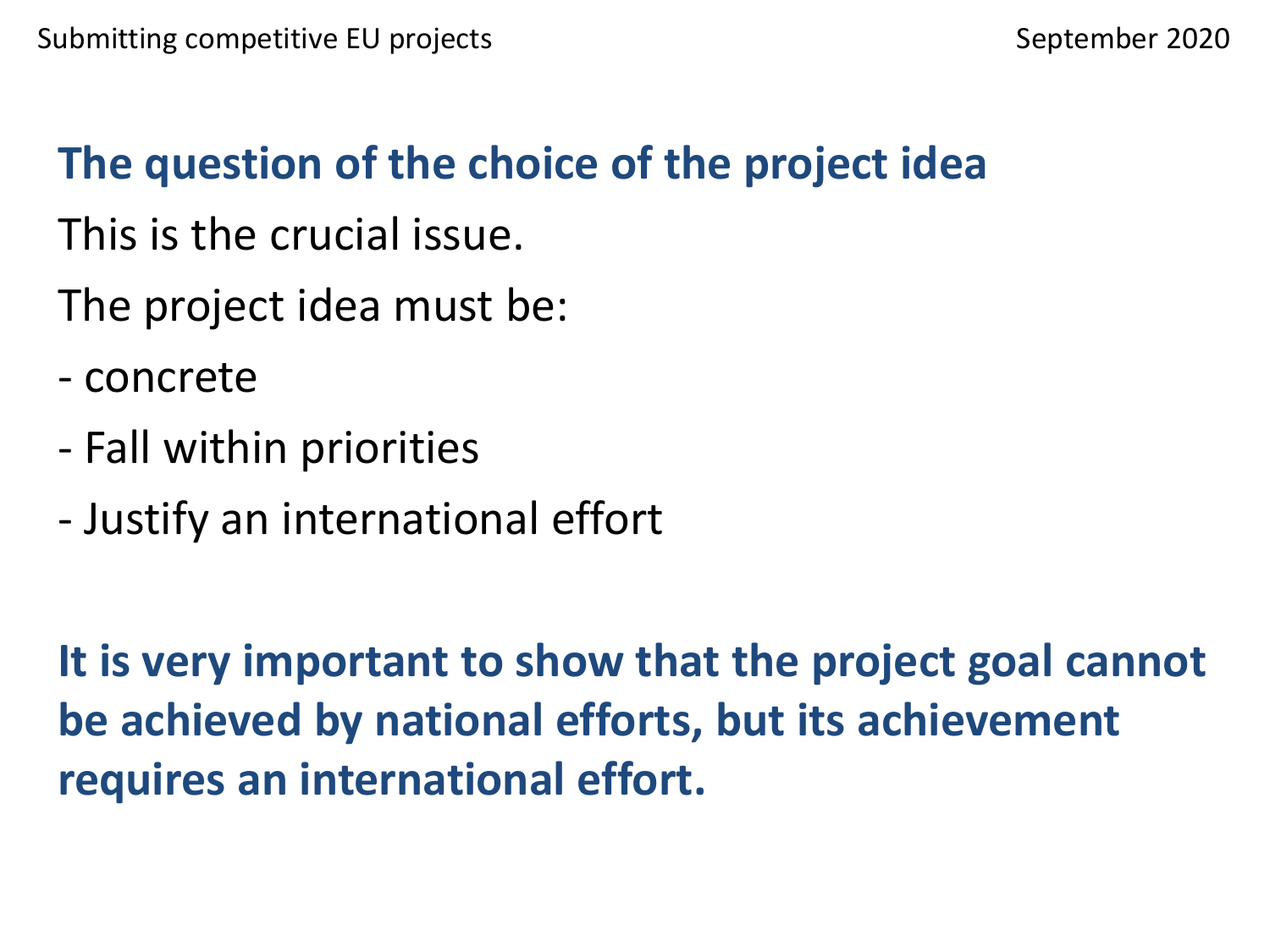### **The question of the project structure**

Generally, evaluators assess negatively the projects that are not detailed and presents generic objectives.

- Projects should be as specific as possible: one ought to avoid all forms of generality.
- Follow the idea that you are presenting an executive project!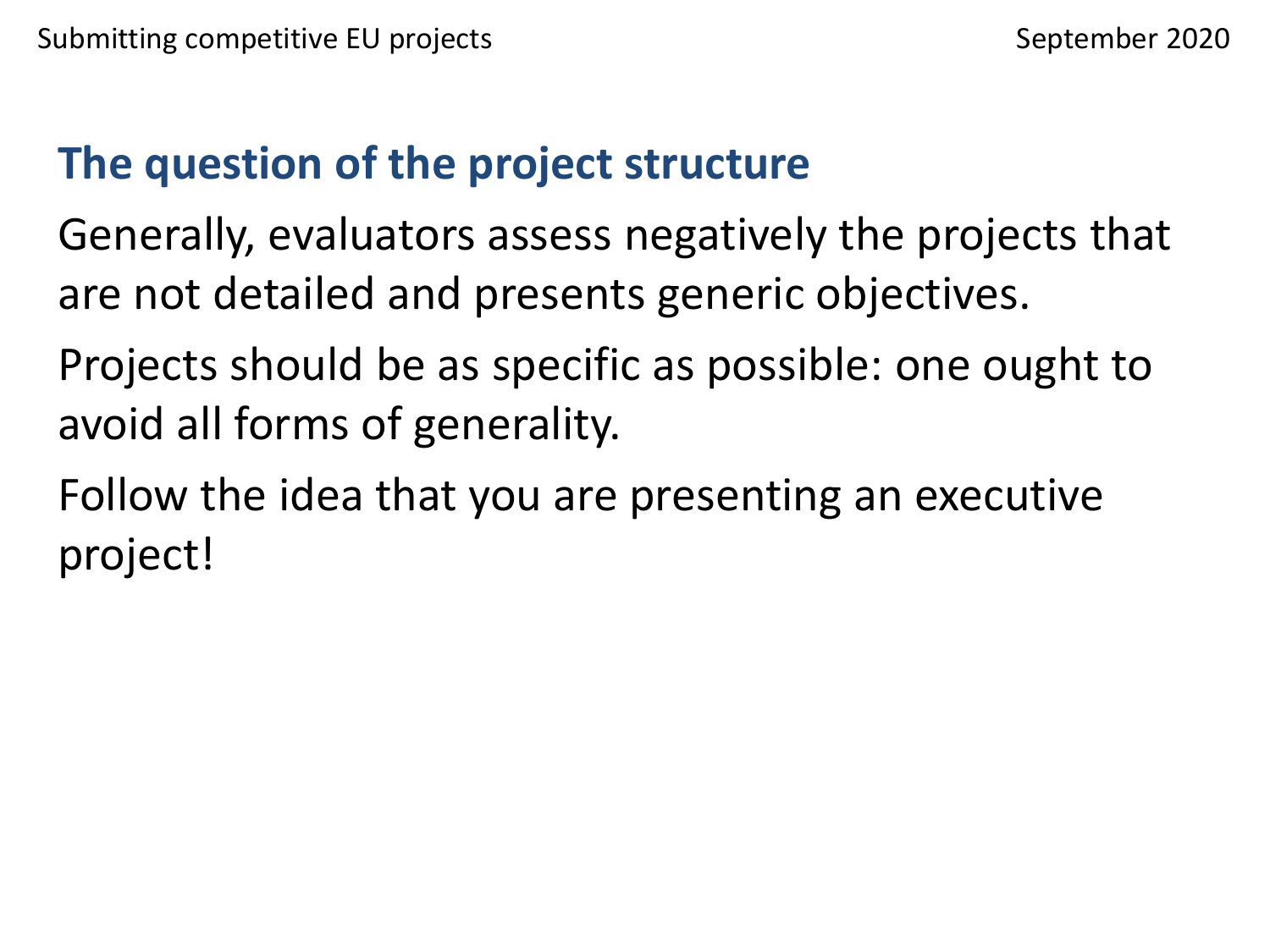## **The question of the project impact**

This one of the most difficult parts.

Avoid to copy the impact from other projects!

It needs an effort to clarify how the project can actually have a positive impact at different levels.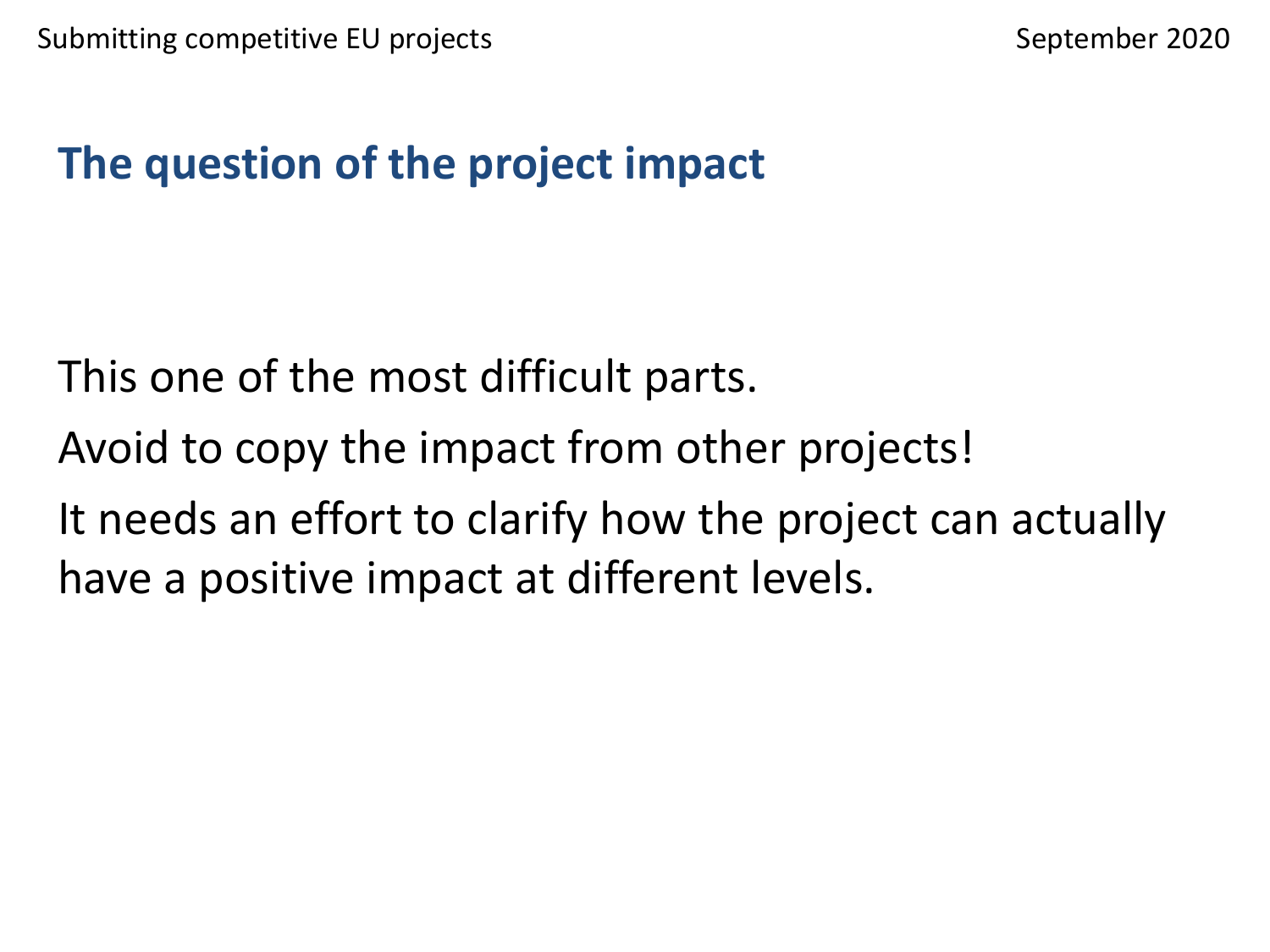### **European Added Value (EAV)**

This one of the most important parts.

Ukraine is Partner Country in Erasmus Plus and grant writer should describe well its participation in the consortium.

Forgetting about EAV or preparing it improperly will disqualify our project.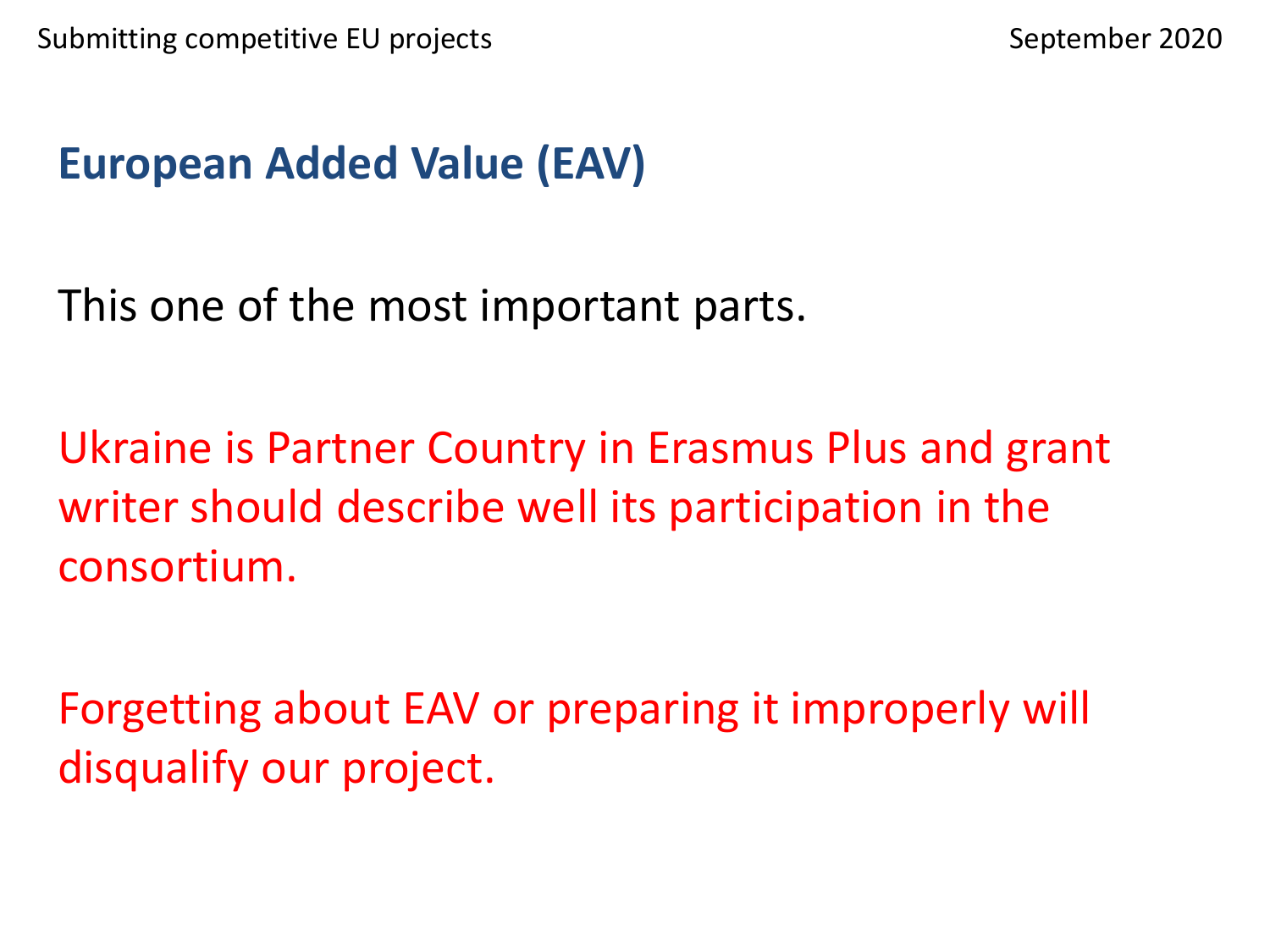### **Erasmus +: the National Agencies**

National Agencies do not share the same standards of evaluation. Even in National Agencies different sectors have not the same standards of evaluation.

A good project in Latvia can not be considered valid in Italy and vice versa. A good project for Youth Sector might not be good in Adult Sector.

One NA can be supportive for Partner Countries (like Ukraine) and other NA may prefer strictly Programme Countries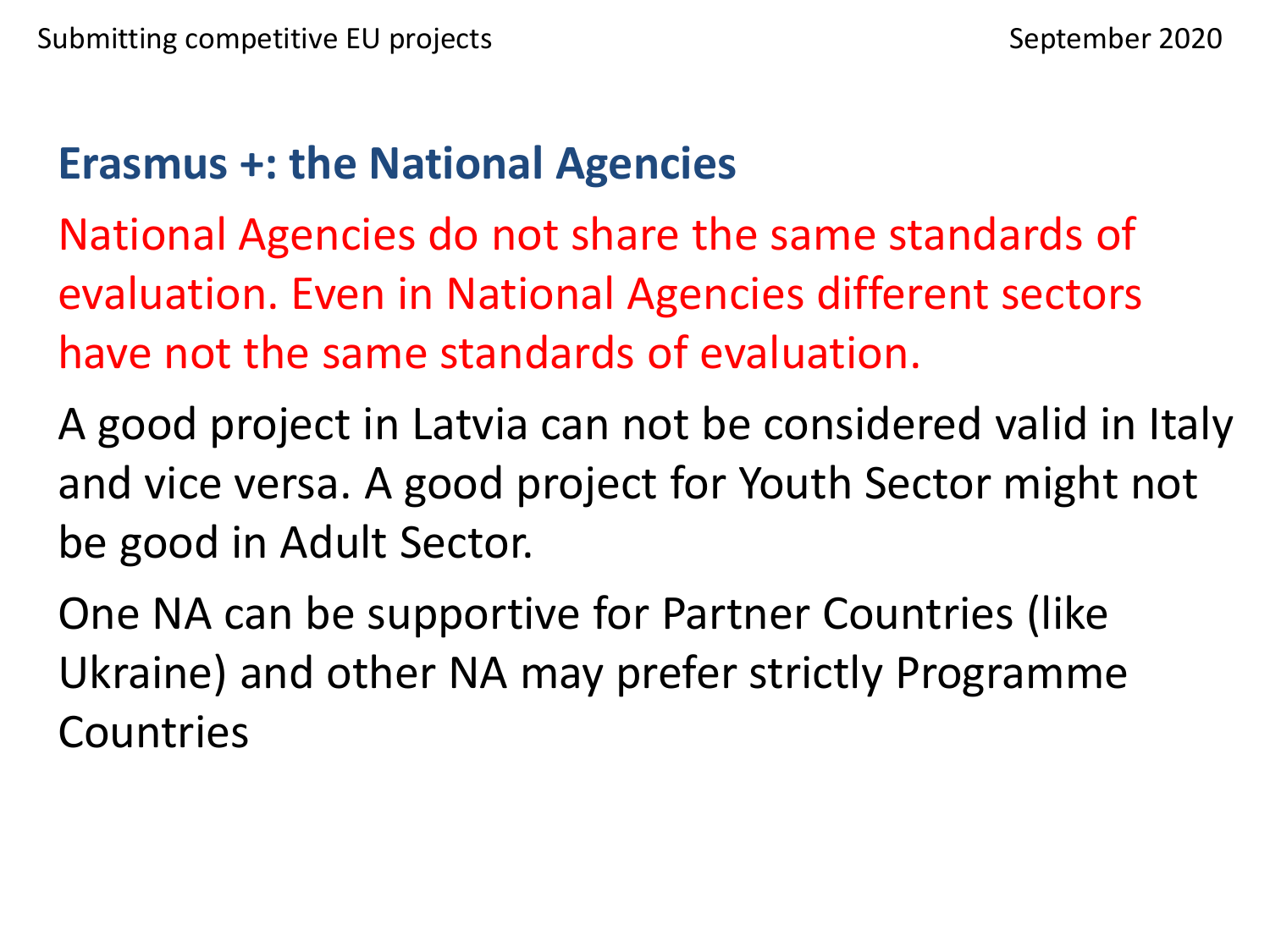#### **Some practical advice for projects Erasmus +**

- **-** Limit the number of Intellectual Outputs
- Not include in the Intellectual Outputs: Quality Plan, Dissemination Plan, etc. since the related activities are included into the management activity
- Distribute the activities between partners
- Minimize the number of transnational meetings
- Demonstrate that the budget was built optimizing the project costs
- Start with exchange of good practices projects (simpler version of SP)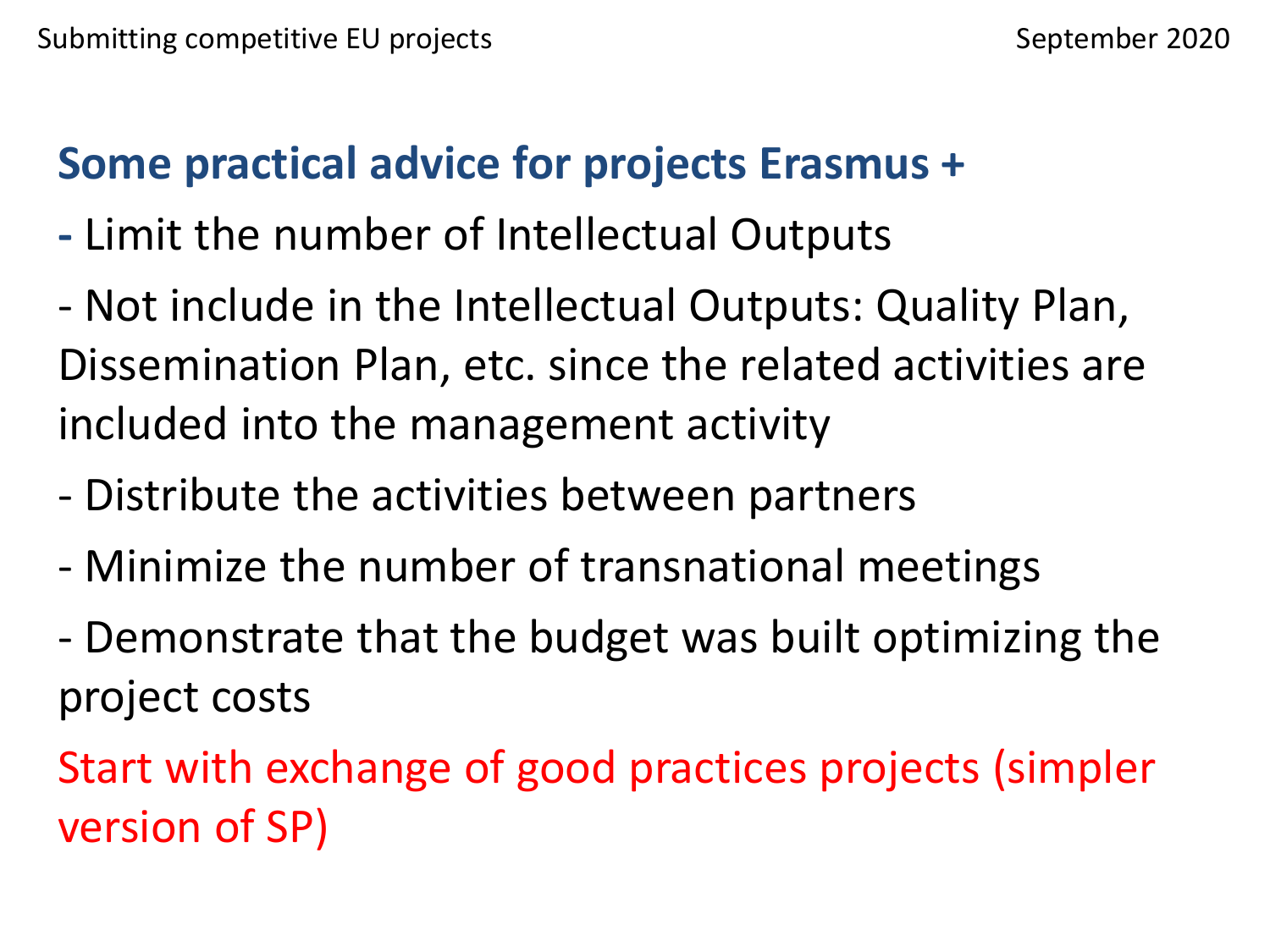One learns to write good EU projects only writing EU projects.

- It needs to present many projects.
- One has to not discourage if the results do not arrive early.
- Investment of time and patience is needed.
- You should have broad subject knowledge and understands global trends in your domain (do not bring outdated ideas to the table)